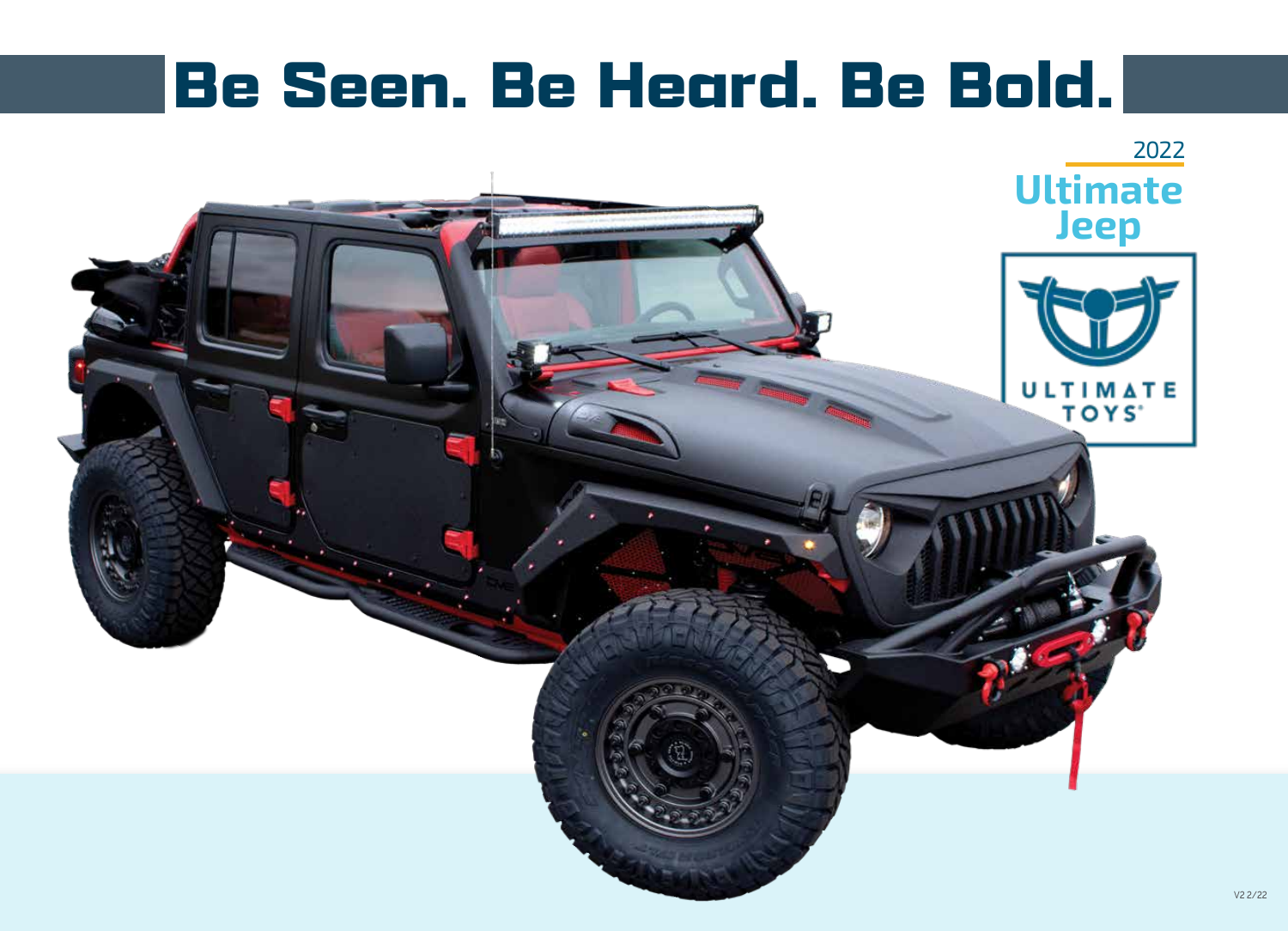#### <u>The Ultimate Jee</u> The Ultimate Jeep

The Ultimate Jeep is a statement piece from every anof luxury, style, and utility wrapped in an unmistakably unique and sensationally cool performance and interesting the set of the cooleration of the third the third the cooler this is not the coole package. There's nothing else like it on the The Ultimate Jeep: It's the next generation market.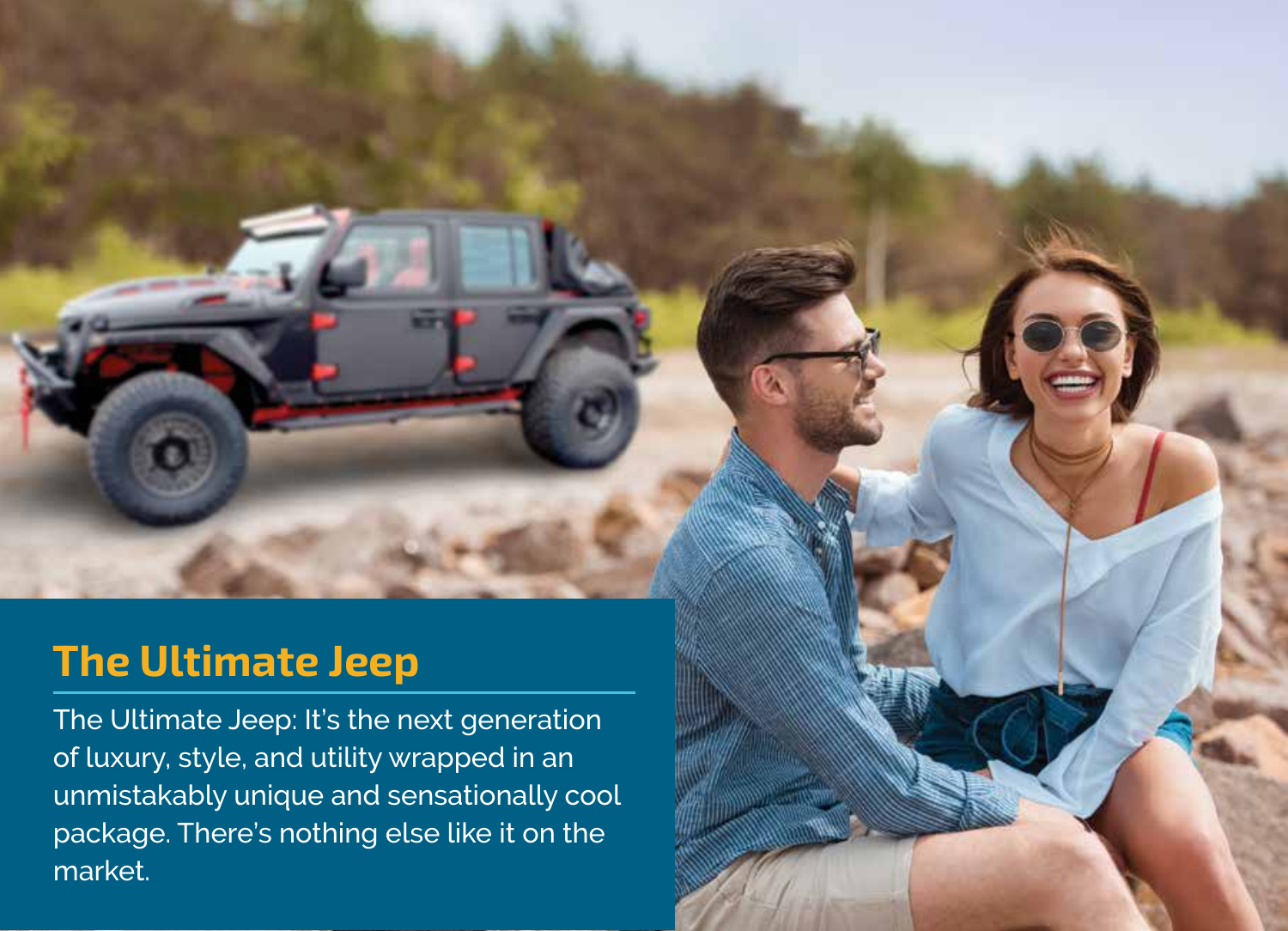### This is What Sets Us Apart

#### **Exterior upgrades:** (partial list)

- Exclusive Power Convertible Top
- "Armor-plated" Doors
- Custom, Rugged Exterior
- Heat-dispersing Angular Hood
- Heavy-Duty Front Bumper
- Bull Bar and Built-in LED Lights
- 6HP, 12,000 LB Bumper Winch
- Aggressive Profile Grille
- Upgraded Rear Bumper with Tire Carrier and Integrated Rear LED Lights
- Slim Design Armor Fender Flares with Integrated Turn-signal Lights
- Offroad Rock Sliders and Sidesteps Featuring 2" Rolled Steel Tubing.

#### **Interior upgrades:** (partial list)

- Alpine® Sound System with Torpedo speakers (wattage) Max Amplifier, Subwoofer, and Navi, 9" Touchscreen
- Alpine® Soundbar Speakers
- Robust, Custom Redesigned Dash
- Custom-stitched and Designed Leather Interior
- \* Billet Aluminum Sill Plates



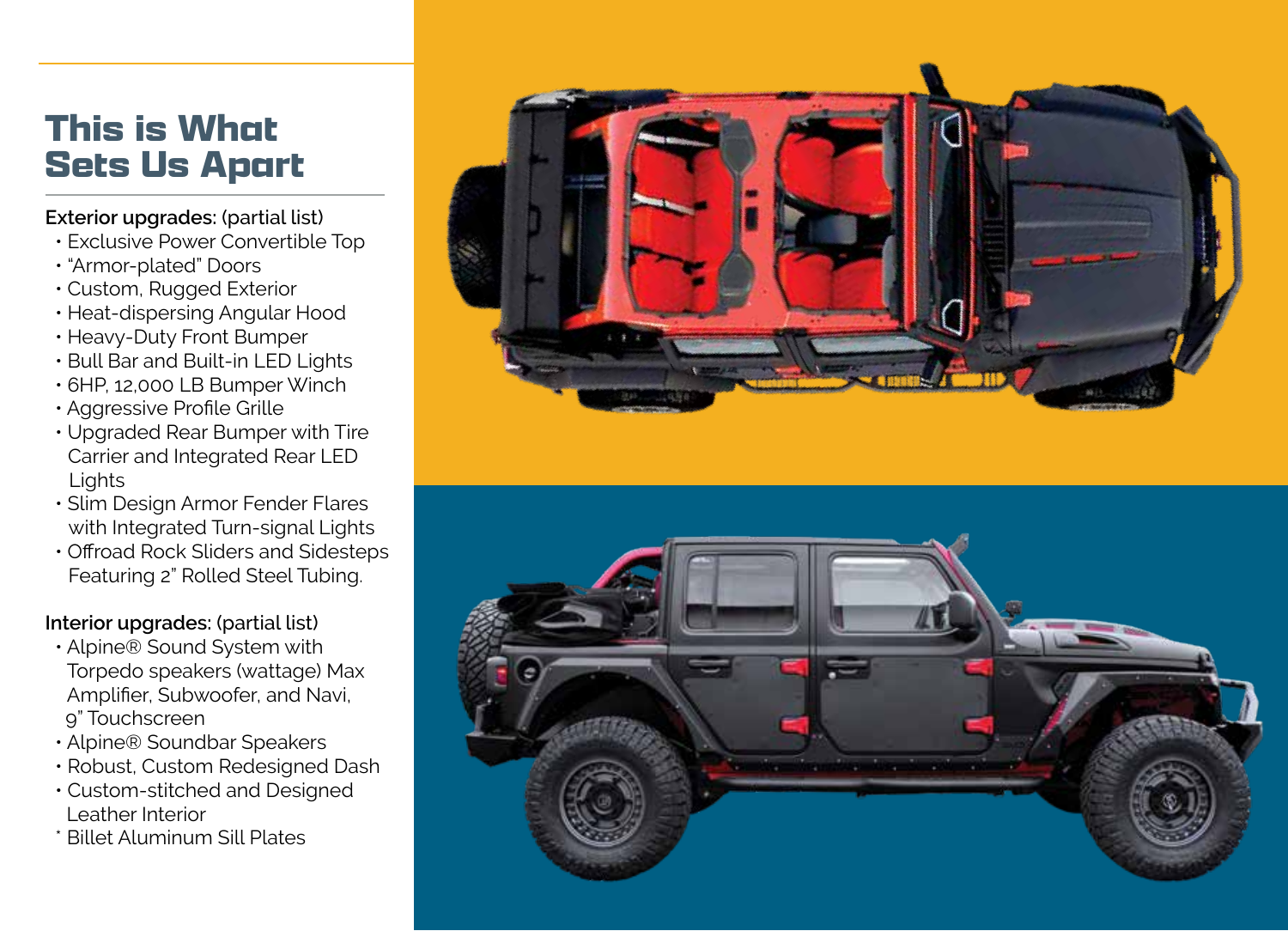



### Ultimate Jeep: A Showpiece Among Showpieces

One look at the Ultimate Jeep and you'll know it's not like any other vehicle on the market. Starting with the arresting color scheme of matte black and high intensity red, this vehicle truly stands out in the crowd.

#### Get in touch.

Our helpful sales staff is here to help. Call us today.



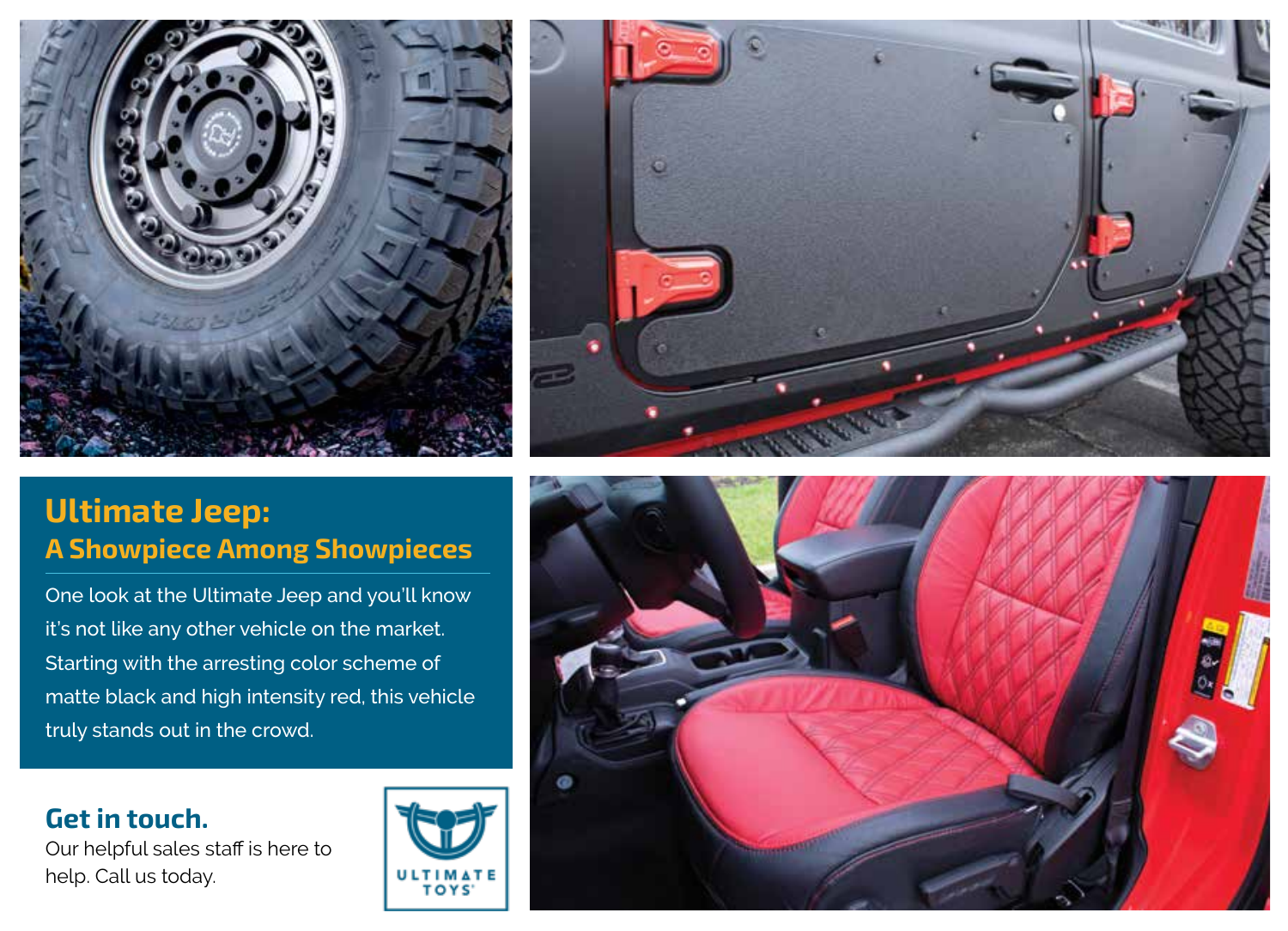## Custom **Convertible** Power Top



There's nothing like going topless in a Jeep. Wind in your hair, sun on your skin. But if you've ever owned a Jeep, you know it's a hassle to remove, stow, and replace the top. It's difficult and time consuming. If it starts to rain, you're soaked, no ifs, ands or buts. This custom Jeep features a perfectly fitted, powered, and fully retractable, convertible top. In less than 30 seconds, you'll be enjoying the outdoors – even if it's just for a short time. You can choose to be fully open to the elements or completely protected. Unlike standard tops, the entire framework retracts with the top for a cleaner, more polished look. The sexy "fastback" profile of this top also adds to the aggressive looks. This is not offered on any factory standard Jeep.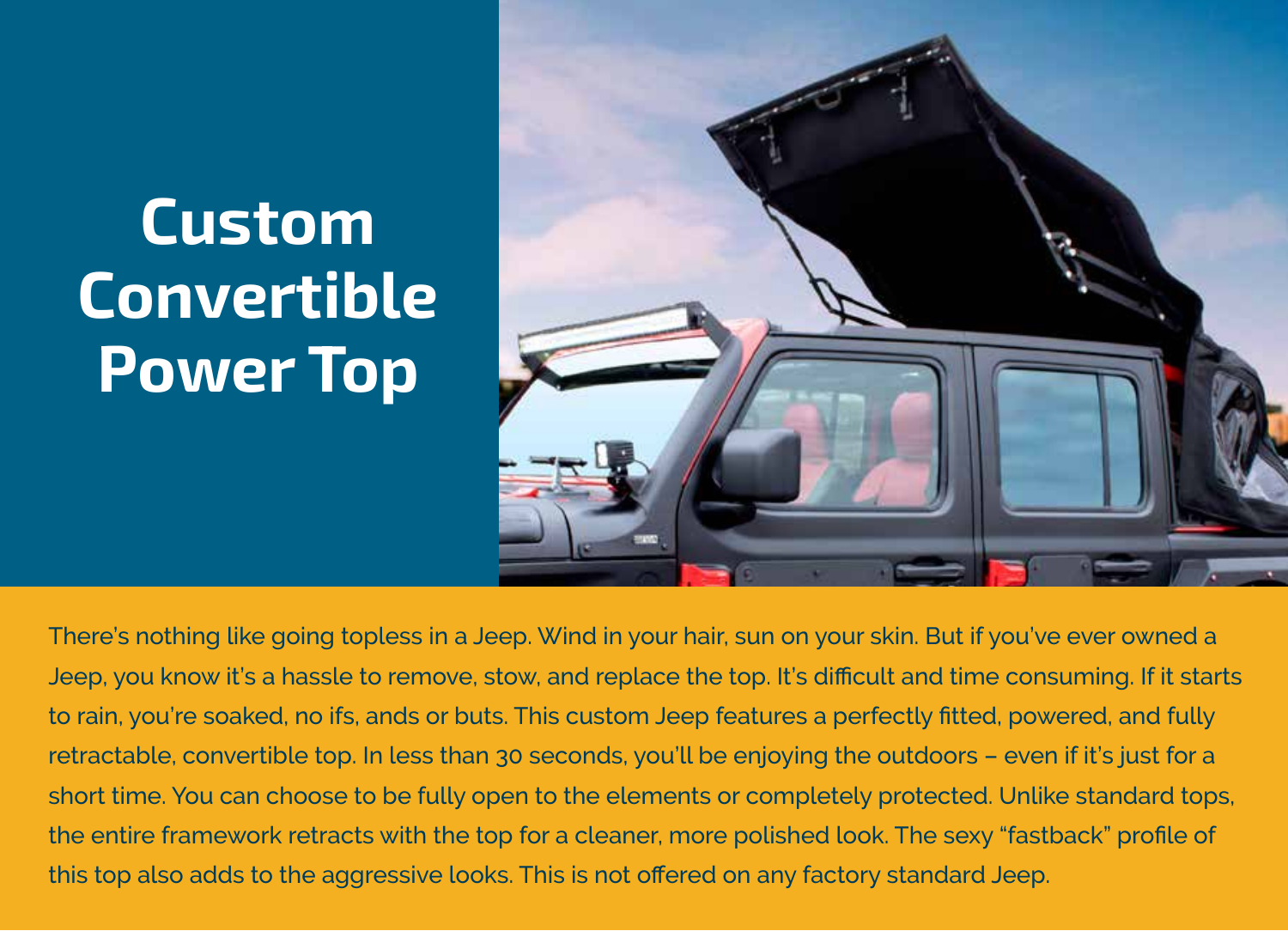### The Ultimate Jeep - It's Meant To Be Heard



The Ultimate Jeep comes equipped with an unparalleled, premium 1200-watt Alpine® Sound System which features an enormous 9" touchscreen display mated to an incredibly powerful pre-amp that drives incredibly clear fidelity.

The integrated side-by-side sound system features mated Torpedo speakers to envelop you in sound, 6.5" 2-way mid-bass drivers, Alpine's class D power pack amplifier with Dynamic Peak Power, 12V weather-resistant Bluetooth® Adapter to control your sound from within and outside, and so much more.



**Raising The Bar** – The overhead sound bar includes Alpine's premium 6.5"mid-bass drivers and 1" teteron dome tweeters for improved range and sound production.

**Top-Off Performance** – The Weather-Resistant system is designed to deliver premium performance whether you're driving with the top up or down.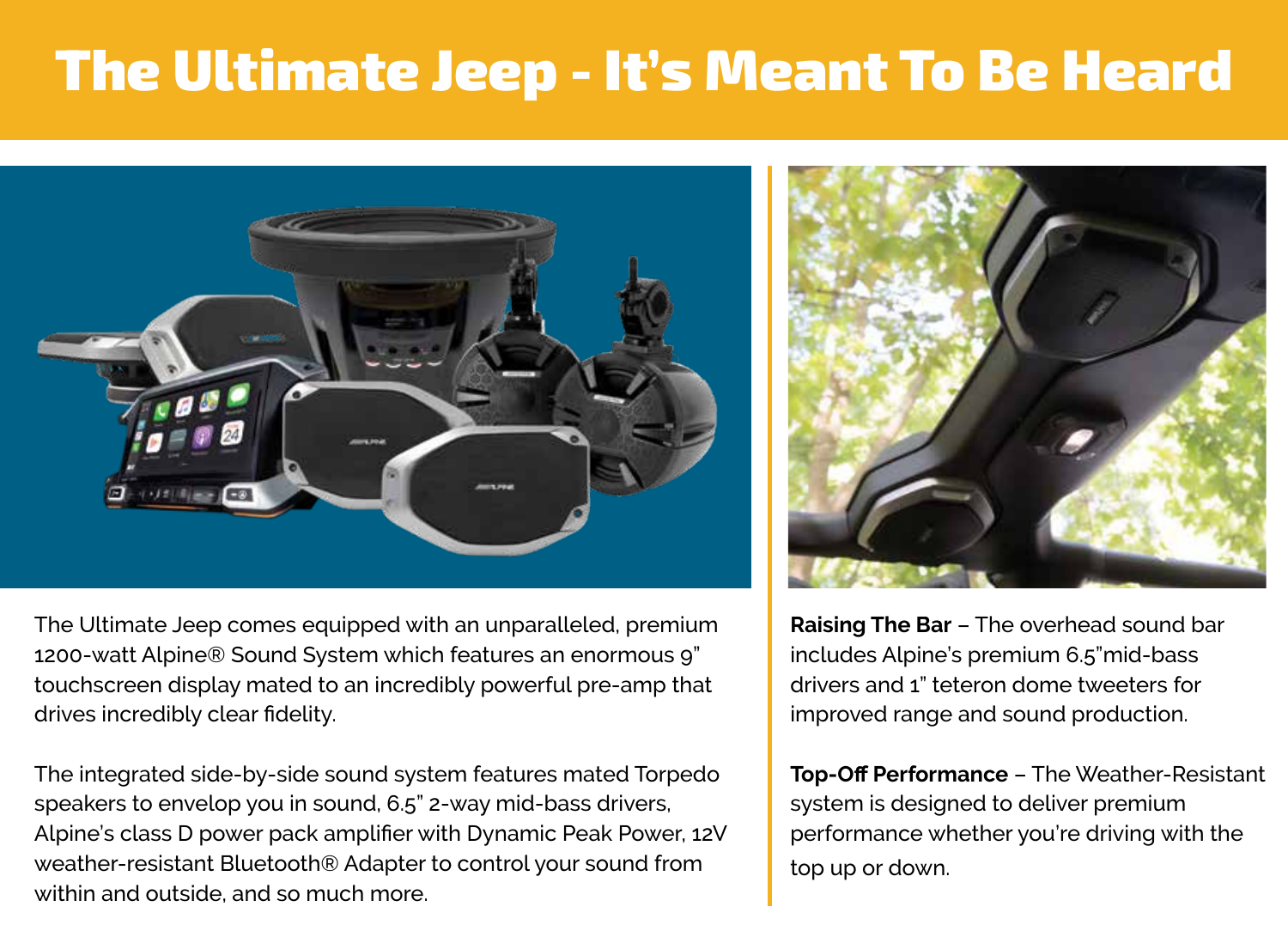### The Ultimate Jeep

The Ultimate Jeep is a statement piece from every angle. Front to back, top to bottom, the entire Jeep has been reimagined, redesigned, and upgraded with superior performance and luxury parts to craft this irrefutably bold road machine.

Plated with bolted, custom armor-like panels on each door, the Ultimate Jeep stands out as if it looks like it just came off the battlefield and ready to take anything that comes its way. It's one tough vehicle.